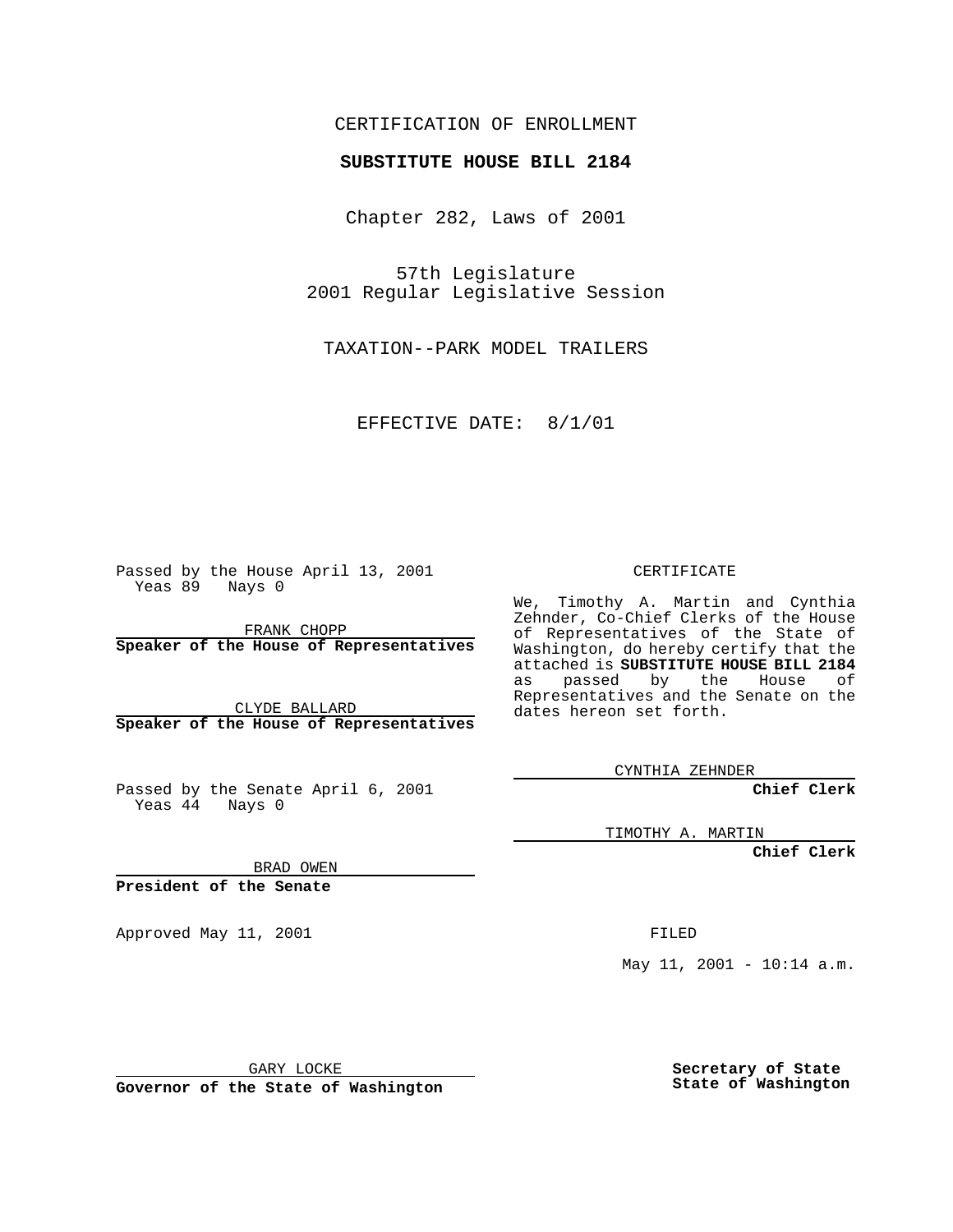## **SUBSTITUTE HOUSE BILL 2184** \_\_\_\_\_\_\_\_\_\_\_\_\_\_\_\_\_\_\_\_\_\_\_\_\_\_\_\_\_\_\_\_\_\_\_\_\_\_\_\_\_\_\_\_\_\_\_

\_\_\_\_\_\_\_\_\_\_\_\_\_\_\_\_\_\_\_\_\_\_\_\_\_\_\_\_\_\_\_\_\_\_\_\_\_\_\_\_\_\_\_\_\_\_\_

AS AMENDED BY THE SENATE

Passed Legislature - 2001 Regular Session

**State of Washington 57th Legislature 2001 Regular Session**

**By** House Committee on Finance (originally sponsored by Representatives Berkey, DeBolt, Morris, Dunshee and Edwards)

Read first time 03/08/2001. Referred to Committee on .

 AN ACT Relating to revising the excise tax treatment of park model trailers to provide the same tax treatment as that given to mobile homes; amending RCW 82.45.032; adding a new section to chapter 82.08 RCW; adding a new section to chapter 82.12 RCW; creating a new section; and providing an effective date.

BE IT ENACTED BY THE LEGISLATURE OF THE STATE OF WASHINGTON:

 NEW SECTION. **Sec. 1.** It is the intent of the legislature to promote fairness in the application of tax. Therefore, for the purposes of excise tax, park model trailers will be taxed in the same manner as mobile homes.

 **Sec. 2.** RCW 82.45.032 and 1993 sp.s. c 25 s 504 are each amended to read as follows:

 Unless the context clearly requires otherwise, the definitions in 14 this section apply throughout this chapter.

 (1) "Real estate" or "real property" means any interest, estate, or beneficial interest in land or anything affixed to land, including the ownership interest or beneficial interest in any entity which itself owns land or anything affixed to land. The term includes used mobile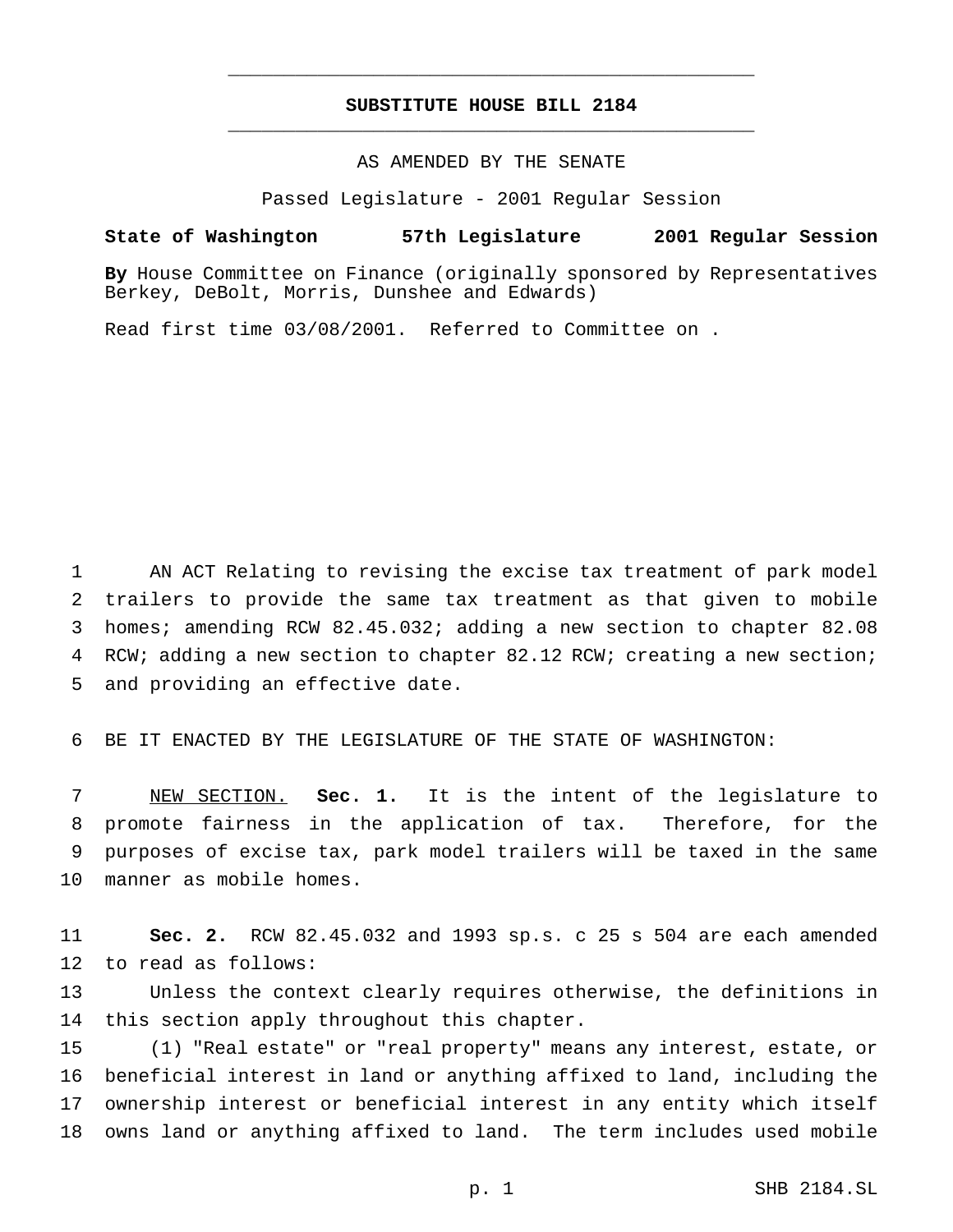homes, used park model trailers, used floating homes, and improvements constructed upon leased land.

 (2) "Used mobile home" means a mobile home which has been previously sold at retail and has been subjected to tax under chapter 82.08 RCW, or which has been previously used and has been subjected to tax under chapter 82.12 RCW, and which has substantially lost its identity as a mobile unit at the time of sale by virtue of its being fixed in location upon land owned or leased by the owner of the mobile home and placed on a foundation (posts or blocks) with fixed pipe connections with sewer, water, and other utilities.

 (3) "Mobile home" means a mobile home as defined by RCW 46.04.302, as now or hereafter amended.

 (4) "Park model trailer" means a park model trailer as defined in RCW 46.04.622.

 (5) "Used floating home" means a floating home in respect to which tax has been paid under chapter 82.08 or 82.12 RCW.

17 (((+5))) (6) "Used park model trailer" means a park model trailer that has been previously sold at retail and has been subjected to tax 19 under chapter 82.08 RCW, or that has been previously used and has been 20 subjected to tax under chapter 82.12 RCW, and that has substantially 21 lost its identity as a mobile unit by virtue of its being permanently 22 sited in location and placed on a foundation of either posts or blocks 23 with connections with sewer, water, or other utilities for the operation of installed fixtures and appliances.

 (7) "Floating home" means a building on a float used in whole or in part for human habitation as a single-family dwelling, which is not designed for self propulsion by mechanical means or for propulsion by means of wind, and which is on the property tax rolls of the county in which it is located.

 NEW SECTION. **Sec. 3.** A new section is added to chapter 82.08 RCW to read as follows:

The tax imposed by RCW 82.08.020 shall not apply to:

 (1) Sales of used park model trailers, as defined in RCW 82.45.032; (2) The renting or leasing of used park model trailers, as defined

 in RCW 82.45.032, when the rental agreement or lease exceeds thirty days in duration.